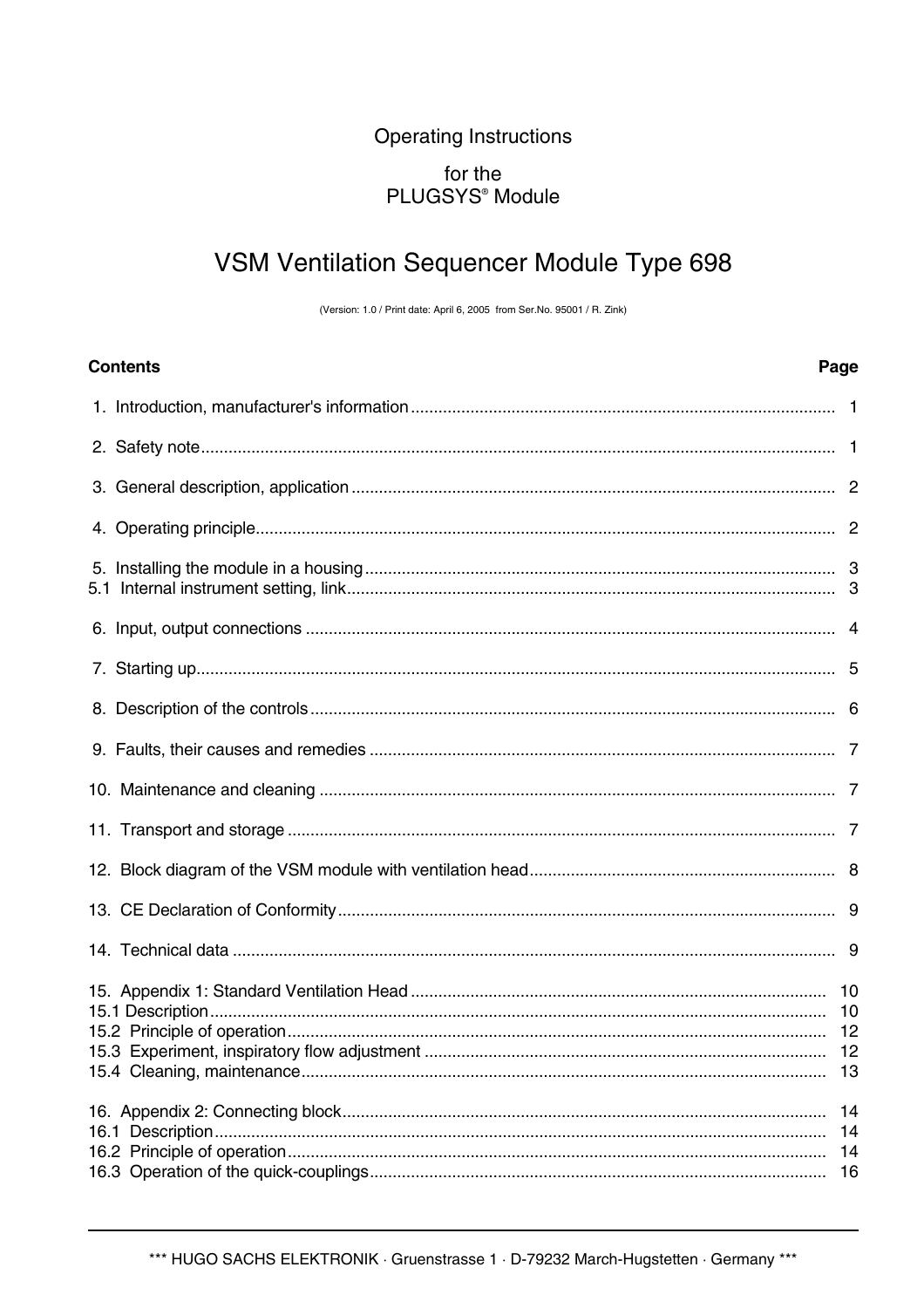#### **I. Introduction, manufacturer's information**

These Operating Instructions describe the function and the use of the **VSM** module Type 698. It forms an essential constituent of the instrument and should be stored close to it.

All the information in these instructions have been assembled after careful examination but do not represent any warranty of product properties. Modifications in line with technical progress are reserved.

This PLUGSYS<sup>®</sup> module is manufactured by:

HUGO SACHS ELEKTRONIK Gruenstrasse 1, 79232 March-Hugstetten, Germany

**Phone** (Germany):07665-9200-0 (others):int. + 497665-9200-0

**Fax** (Germany):07665-9200-90 (others):int. + 49 7665-9200-90

 **eMail**:HSEMain@aol.com

#### **Copyright**

This product and the corresponding documentation are protected by copyright. All rights reserved. This document must not be copied, photocopied, reproduced or translated, either as a whole or in parts, without prior written agreement by Hugo Sachs Elektronik, March-Hugstetten, Germany.

#### **Trademark**

PLUGSYS is a registered trademark of Hugo Sachs Elektronik, March-Hugstetten, Germany.

#### **III. Safety note**



**Warning:**The instrument is not suitable for use in hazardous areas and/or in an inflammable atmosphere.

Not for human use !!!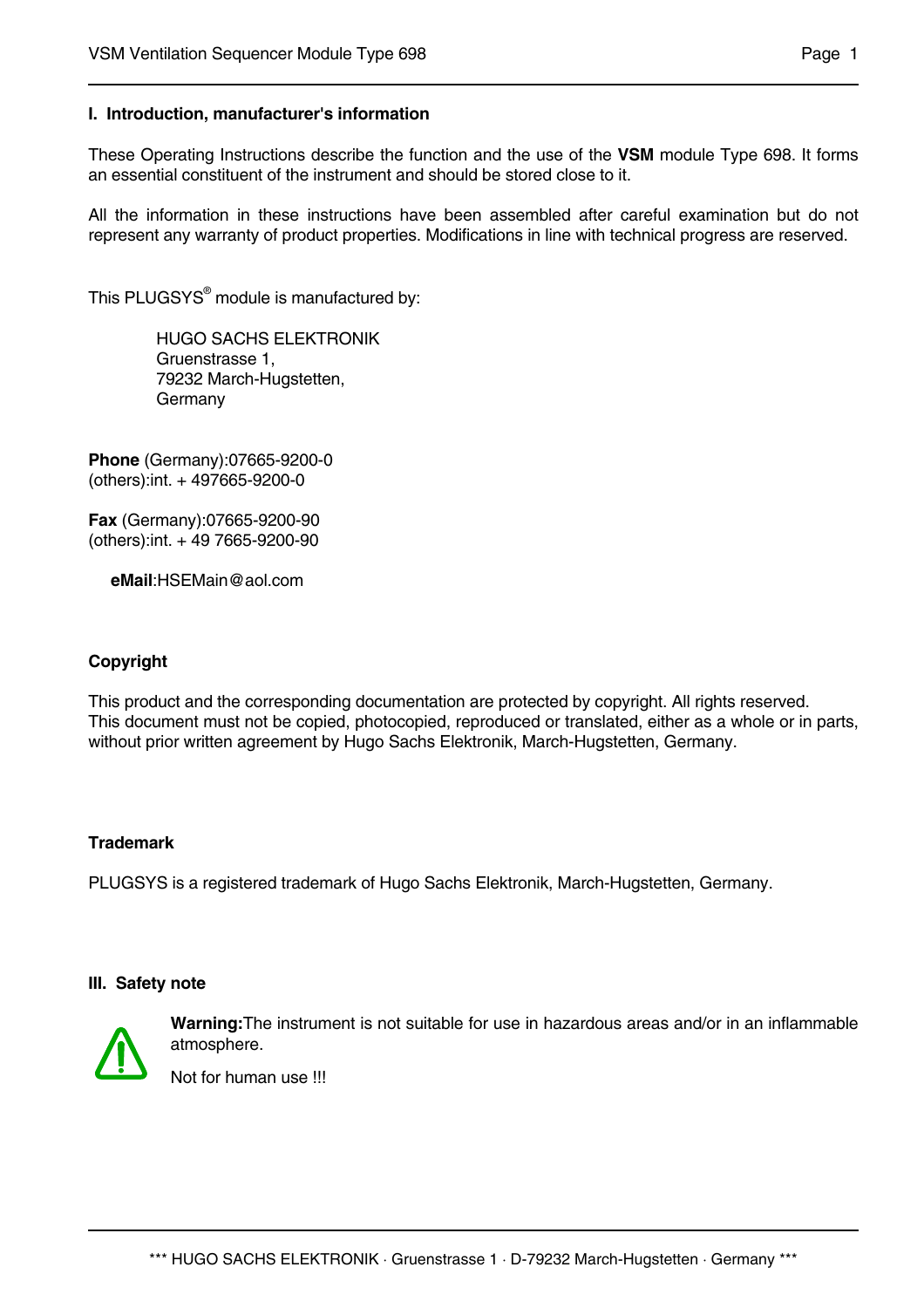## **V. General description, application**

The **VSM V**entilation **S**equencer **M**odule Type 698 is a plugin module for the HSE PLUGSYS measurement system. It has been essentially developed to ventilate up to eight anesthetized guinea pigs for bronchospasmolysis test after EINTHOVEN. It is feasible that the apparatus can also be used for the ventilation of small animals (mice, rats) in other applications (e.g. blood pressure measurement on eight anesthetized ventilated rats).

The module operates in combination with up to eight ventilation heads (see appendixes). The heads are connected to the module via a connecting block.

The VSM must be installed in a PLUGSYS housing Series 600. It operates from the standard supply voltages. The only modification required is to wire an existing voltage (+ 24 V) to the module slot (see Section 0). The VSM module requires a compressed air supply (8 bar max.)



#### **VII. Operating principle**

The VSM module in connection with the ventilation head operates on the principle of intermittent positive-pressure ventilation. An air stream (adjustable by a needle valve) is passed by a main valve either to the animal or to an overflow outlet. The main valve (part of the ventilation head) consists of a silicone membrane. The valve is controlled by applying air pressure on the control port. The control air pressure can be adjusted on the VSM module. If the effective ventilation pressure is higher than the control pressure the main valve opens automatically and protects the animal against excessive pressure rise in the lung.

The module consists of an electronic and a pneumatic section. The compressed air appears at the outlet "**TO VENTILATION HEAD, ventilation**". This port is connected to the ventilation heads via a needle valve. The constant inspiratory flow is adjusted using this valve. Each head has its own valve to adjust the inspiratory flow for each animal individually. The port "**TO VENTILATION HEAD**", control is connected via the connection block to the control port at all the ventilation heads. The air pressure at the control port is switched on and off electronically according to the selected respiration rate (RATE) and the selected inspiratory cycle (INSP. CYCLE %). The outputs therefore consist of a continuous air stream to generate the respiratory flow, and a rhythmically modulated air stream with a positive pressure set at the module as "**MAX. INSP. PRESSURE (SAFETY LIMIT)**" to control the main valves.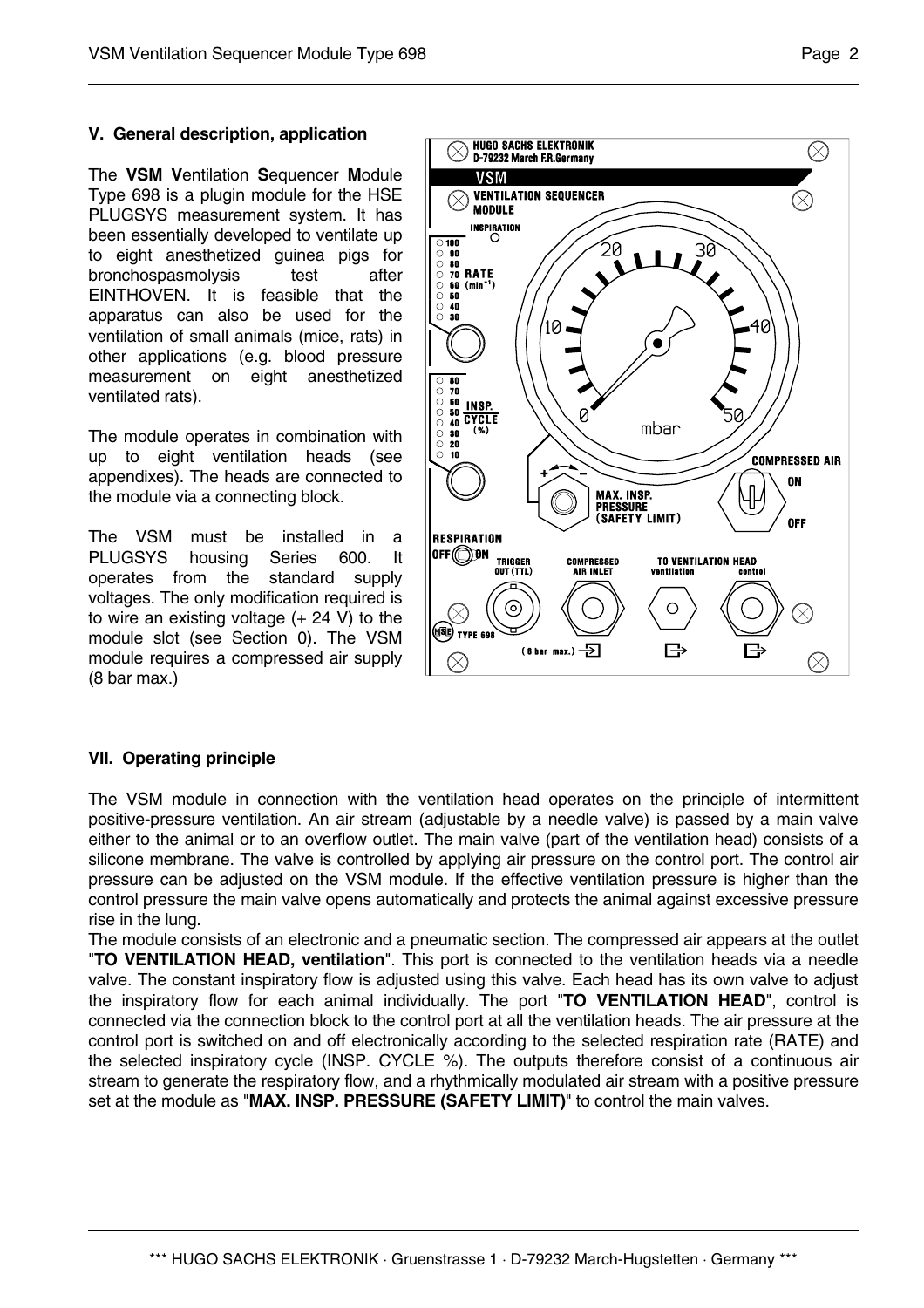## **IX. Installing the module in a housing**

(If the module has been supplied already installed, you can omit Sections 0 and continue with Section 0. If you have received the module as a separate unit you should continue here.)

Before you can use the **VSM** module it has to be installed in a suitable HSE PLUGSYS housing Series 600 (Available types at Jan. 95: 601 to 607). If the module is supplied as part of a completely installed PLUGSYS system the work described below has already been carried out and the selected signal path has been entered in the bus diagram.

The module requires a special 24 Volt supply. This supply is provided by the power supply in the housing but is not available at every slot. The supply has to be wired internally on the bus board to the desired slot position. Null (PGND) must be connected to "**P2**" (pins 30 a/b/c) and + 24 Volt to "**P0**" (pins 28 a/b/c) [see picture on page]. If you want to change the slot position of the module in the housing, you have to alter the 24 Volt supply wiring and move it to the new slot as described before. If this is not done the module will not operate when the equipment is switched on.

Before the module is installed in a housing the connection of the module to the bus lines has to be determined by plugging in the link as described in the next section (Section 0).

Do not forget to enter the selected connection in the bus diagram (in the white Operating Manual folder under Section 1).

Brief procedure (for full details see the Operating Manual of the housing):

Pull out the mains plug on the housing.

- Remove the blank panel(s) at the housing slot position intended for the **VSM** module.
- Check for the wiring of the extra supply of 24 Volt, install it if necessary.
- **Prepare the module according to Section 4 (set lines and link).**
- ■Insert the **VSM** module, note the guide rails.
- ■Push the module firmly into the bus connector.
- Screw on the front panel.
- Connect the ventilation head(s).
- Reconnect the mains plug to the housing.
- Connect the compressed air to the VSM module.
- Switch on the housing.

#### **1. Internal instrument setting, link**

Before you install the **VSM** module into the PLUGSYS housing it is necessary to set a link on the circuit board to have the trigger signal linked to the appropriate or required bus line. The module can only be used together with the complete system if the bus line has been connected correctly.

Do not forget to enter the selected signal assignment in the bus diagram for the PLUGSYS housing (the bus diagram is filed in the Operating Manual folder under Section 1).

The trigger signal is intended for operating the module in conjunction with a computer. This signal can be used to synchronize data acquisition by the ventilator. If the module is being used without computer the trigger signal is unnecessary and does not have to be linked to the system bus. If the trigger signal is not connected, the link line must be placed in the parking pin provided (NC).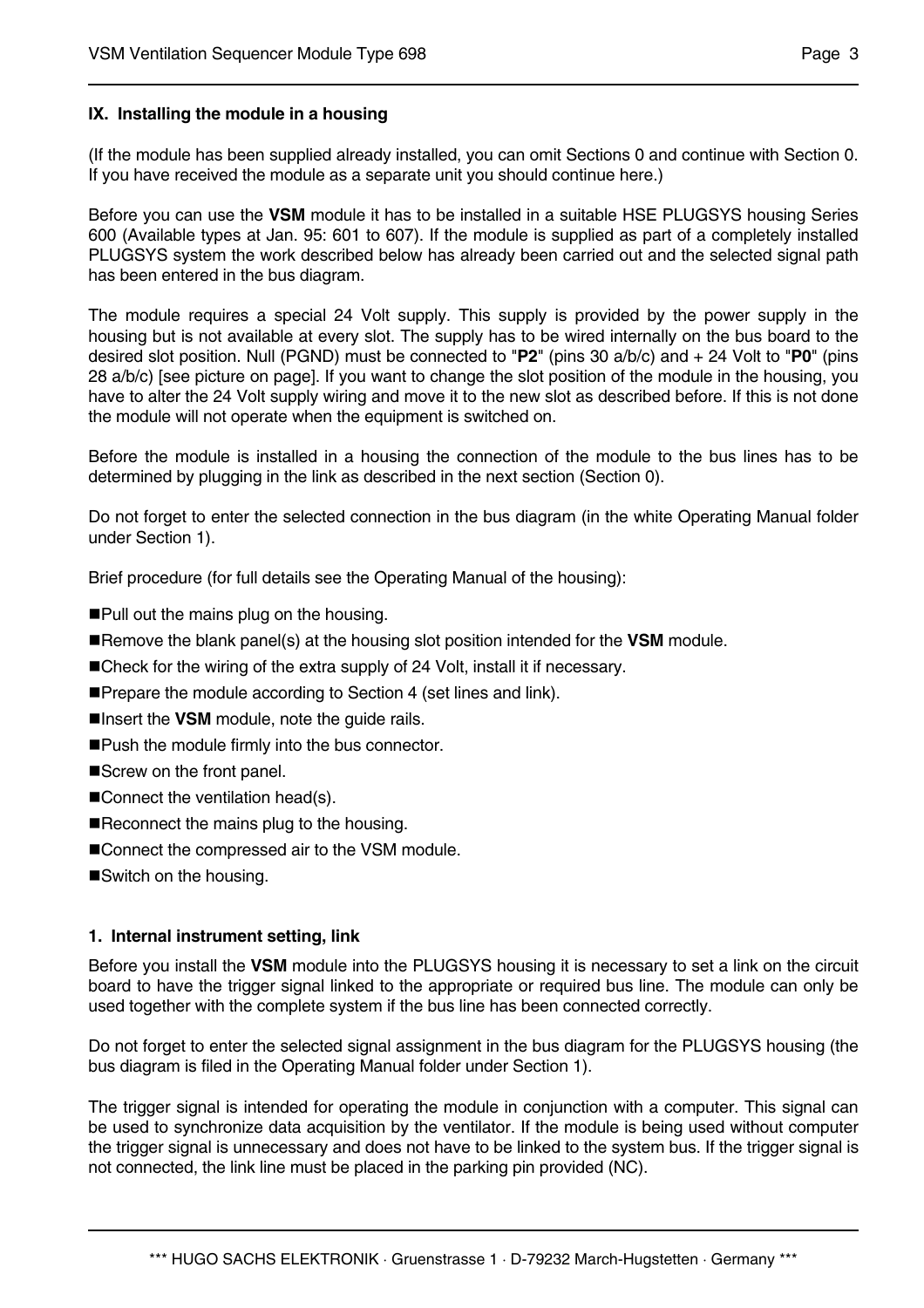

**Note:**When selecting the bus line (TRIG1...4 or BINT) be sure to use a line where no other trigger output is connected and check this in the bus diagram. If there is no appropriate information in the bus diagram you can define the bus line assignment only by removing all the modules and figuring out the signal paths selected on them using the corresponding operating instructions.

You find the position of the links from the diagram below. The following link has to be set:

Trigger output to PLUGSYS bus system

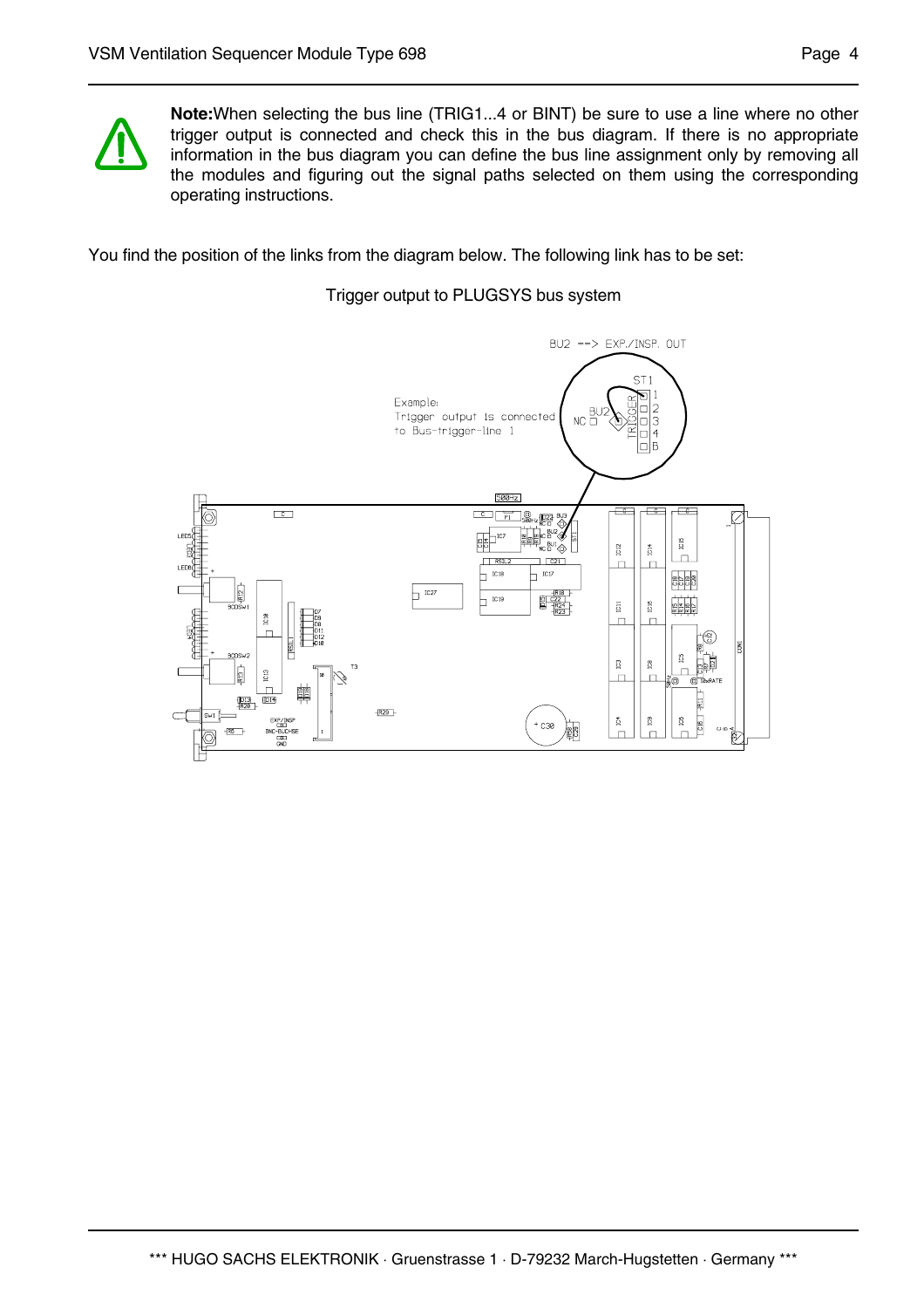## **XI. Input, output connections**

The VSM module is equipped with one inlet port for the compressed air and with two outlet ports for connecting the ventilation head(s).

On the compressed air inlet, the pressure should be at least 4 bar but not exceed 8 bar. Large fluctuations on the compressed air supply (> 0.5 bar) influence slightly the stability of the inspiratory flow. The line should be connected directly to the main compressed air supply line without any flow regulator or other pressure regulator between, if the line pressure doesn't exceed the 8 bar max pressure. It is important to ensure that the connecting tubing is also suitable for this pressure. The tubing must be secured on the connector using the appropriate fitting-nut delivered with the module.

If only one ventilation head is used, it is connected directly to the corresponding outlets (see appendixes for the description of the ventilation head). If more then one ventilation head are used, they are connected together on a connecting block. The connecting block is the main supply for all the ventilation heads and is connected to the two outlets at the VSM module. The outlets on the VSM module are of different diameters to prevent from wrong connections.

#### **XIII. Starting up**

After the VSM module has been installed into the housing the ventilation head(s) and the compressed air must be connected to the module. Before connecting the compressed air to the module be sure the line pressure will not exceed 8 bar.

#### Brief procedure:

close all the needle valves for flow adjustment on the ventilation head(s) (fully counterclockwise).

- ■Switch on the PLUGSYS main switch.
- ■Set the switch "**COMPRESSED AIR**" in OFF position.
- **Open compressed air supply at the main line (check for**  $< 8$  **bar).**
- Set the switch **"COMPRESSED AIR"** in position ON and switch **"RESPIRATION"** in position OFF.
- ■Set the safety limit "**MAX. INSP. PRESSURE**" to e.g. 30 cmH<sub>2</sub>O.
- ■Set the switch "RESPIRATION" in position ON.
- Adjust **"RATE"** and **"INSP. CYCLE %"** to the required values (check for rhythmic flashing of the LED **"INSPIRATION"**.
- **Prepare the animal by installing the trachea cannula.**
- Plug the trachea on the ventilation head.
- Adjust the needle valve for inspiratory flow during monitoring of the ventilation pressure (e.g. ventilation pressure of 10 cmH<sub>2</sub>O at the end of inspiratory). If multiple ventilation heads are used, after a first adjustment of the inspiratory flow on all the heads, repeat this step to correct eventual interactions.

#### Useful informations:

- ■Large fluctuations on the compressed air supply (> 0.5 bar) influence slightly the stability of the inspiratory flow.
- Many ventilation heads increase the dead volume of the system. This influences the delay of the valve closing. Not used ventilation heads should be disconnected from the connecting block therefore. The unit is delivered with standard tubings, after installation on site the tubings should be reduced to the minimum required length.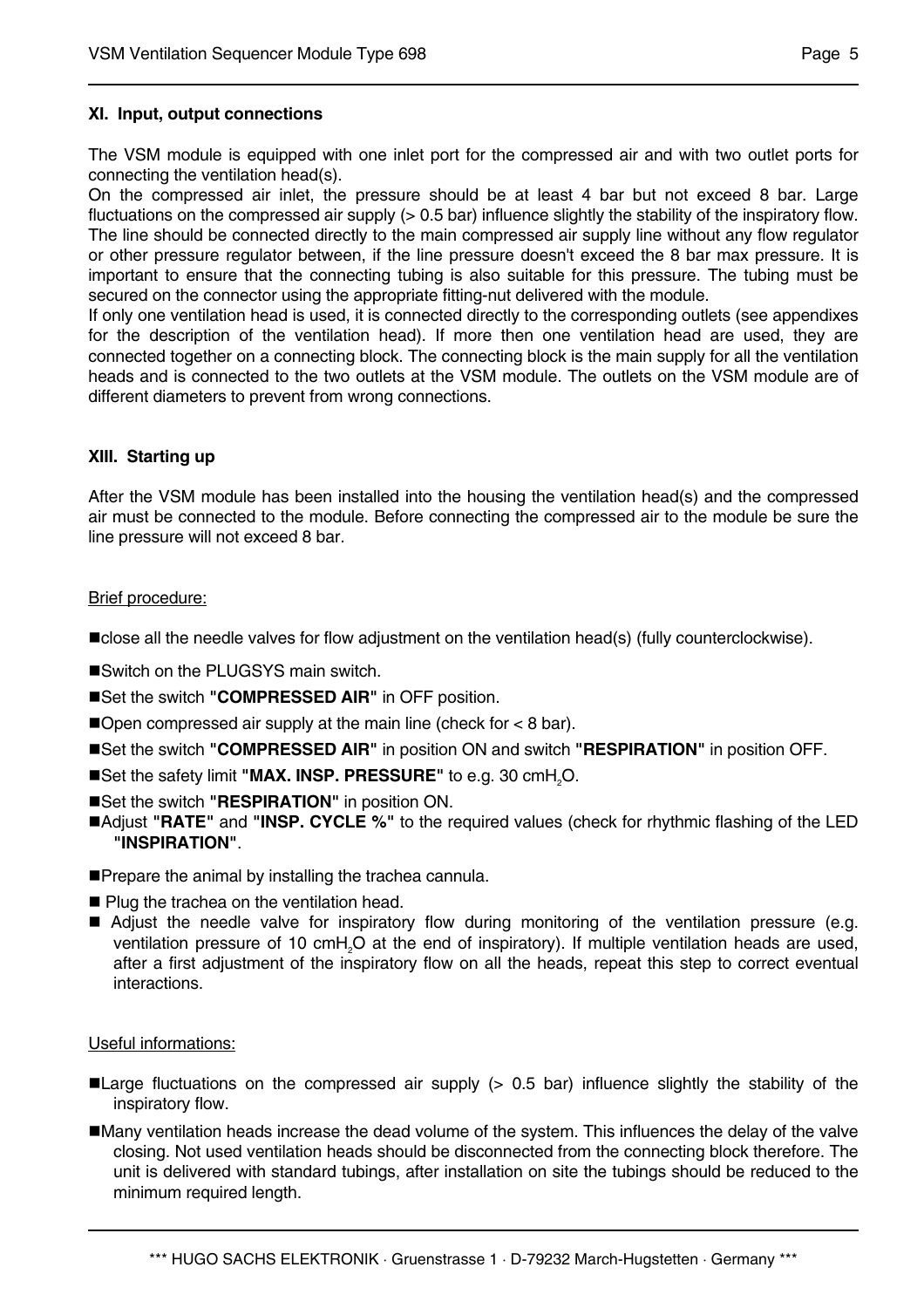- ■Due to construction, the effective safety limit pressure is approximately 5 cmH<sub>2</sub>O higher than the adjusted value.
- **The rhythmic changes shown by the pressure gauge are related to the dead volume of the system and** normal since they are lower than 10  $\text{cm}$ H<sub>2</sub>O. The amplitude depends on the number of ventilation heads connected. The effective value is the maximum value shown by the gauge.
- A spontaneously breathing animal can be connected to the ventilation head if the switch **"COMPRESSED AIR"** is in position ON and the switch **"RESPIRATION"** in position OFF.

#### **XV. Description of the controls**

- **(1)**Switch **"RESPIRATION ON-OFF"** switches on or off the electronic control module. In the off position the sequencer stops in the expiratory state. The air stream across the main valve to the overflow outlet is maintained. This allows to stop the forced ventilation but to continue to flush the ventilation head in case of spontaneous respiration
- **(2)**Switch **"COMPRESSED AIR ON-OFF"** switches on or off the compressed air supply for the module. Switching off the sequencer or the power supply will not automatically switch off the compressed air stream to the ventilation head.
- **(3)**Knob **"RATE"** is used to set the respiratory rate in fixed steps of 30, 40, 50, 60, 70, 80, 90, 100 min $^1$ .
- **(4)**Knob **"INSP. CYCLE %"** is used to set the inspiratory duration. This time is expressed as a proportion (10, 20, 30, 40, 50, 60, 70, 80 %) of the total ventilation cycle duration in %



- **(5)**This is the adjustment for the pressure of the control air line. This is the maximum ventilation pressure that can be reached during operation before the main valve opens to prevent against excessive pressure rise in the lung.
- **(6)**Pressure gauge for adjusting and monitoring the control pressure (0 40 mbar = 0 40 cmH<sub>a</sub>O).
- **(7)**BNC socket **"TRIGGER OUT (TTL)"**. This socket carries the trigger signal in the TTL voltage range (5 V). This socket can be used to synchronize an oscilloscope.
- **(8)**LED **"INSPIRATION"**. This LED lights up during the inspiration phase of the ventilation cycle.
- **(9)**Inlet port **"COMPRESSED AIR"**. Must be connected to the main supply line of compressed air (pressure < 8 bar)
- **(10)**Outlet port **"TO VENTILATION HEAD ventilation"**. Connected to the ventilation head, provides the air pressure for inspiratory flow
- **(11)**Outlet port **"TO VENTILATION HEAD control"**. Connected to the ventilation head, provides the air pressure to control the main valve (inspiratory-expiratory cycle).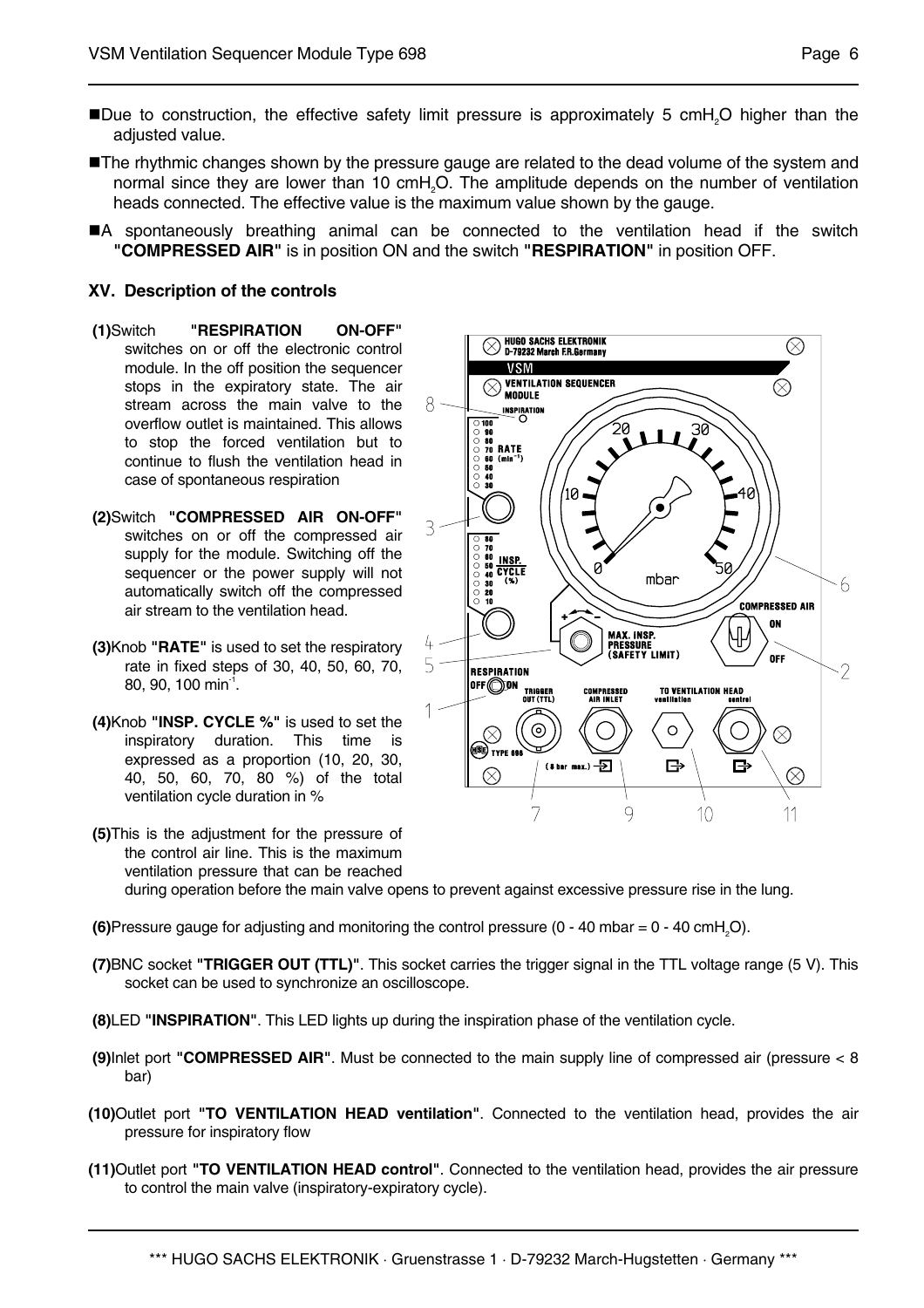#### **XVII. Faults, their causes and remedies**

#### **Fault:**LED **"INSPIRATORY"** is not flashing

**Causes:**Instrument is not switched on or **"RESPIRATION"** switch is in off position

**Remedy:**Check the power cord connection, the main power switch and the **"RESPIRATION"** switch

**Fault:**Control pressure cannot be set with the knob **"MAX. INSP. PRESSURE"** (pressure gauge shows 0 cm $\mathsf{H}_{\scriptscriptstyle{2}}\mathsf{O}$ ).

**Causes:**No compressed air available

- **Remedy:**Check the compressed air supply connection. Check if the **"COMPRESSED AIR"** switch is in on position
- **Fault:**Control pressure set with the knob "MAX. INSP. PRESSURE" drops down more than 10 cmH<sub>2</sub>O during inspiration (see the pressure gauge).

**Causes:**No ventilation head connected, leak on control port line **Remedy:**Check the connection of the ventilation head. Check for a leak in the connection lines for the control port between VSM and ventilation head(s)

**Fault:**Inspiratory flow cannot be adjusted.

**Causes:**No compressed air available, leak

**Remedy:**Check if the control pressure can be adjusted. If not check the compressed air supply connection. Check if the **"COMPRESSED AIR"** switch is in on position otherwise check for a leak in the ventilation connecting line from the VSM module to the ventilation head(s). At a none used ventilation head the needle valve is fully open.

#### **XIX. Maintenance and cleaning**

The PLUGSYS module essentially does not require cleaning. The **VSM** module is supplied fully calibrated. Any operation on or alteration of the electronic circuitry invalidates the manufacturer's warranty and product liability.

The front panel can be cleaned if necessary with a lightly moistened (not a wet) cloth. Before cleaning always pull out the main supply plug!

No moisture must find its way into the unit and especially not into the switches and keys, since this leads to corrosion at the switch contacts resulting in faulty operation. In general the PLUGSYS housing should be protected against water splashes and salt solutions as this may damage individual components and may cause a short-circuit!

#### **XXI. Transport and storage**

In order to avoid transport damage if the unit has to be returned to the factory, the PLUGSYS housing should be packed in a suitably large carton (the carton should allow a spacing of about 10 cm all round so that sufficient packing material such as polystyrene, hard foam panel or similar can be included to protect against impact damage). When shipping individual modules, these should also be well packed and enclosed in antistatic foil or envelope.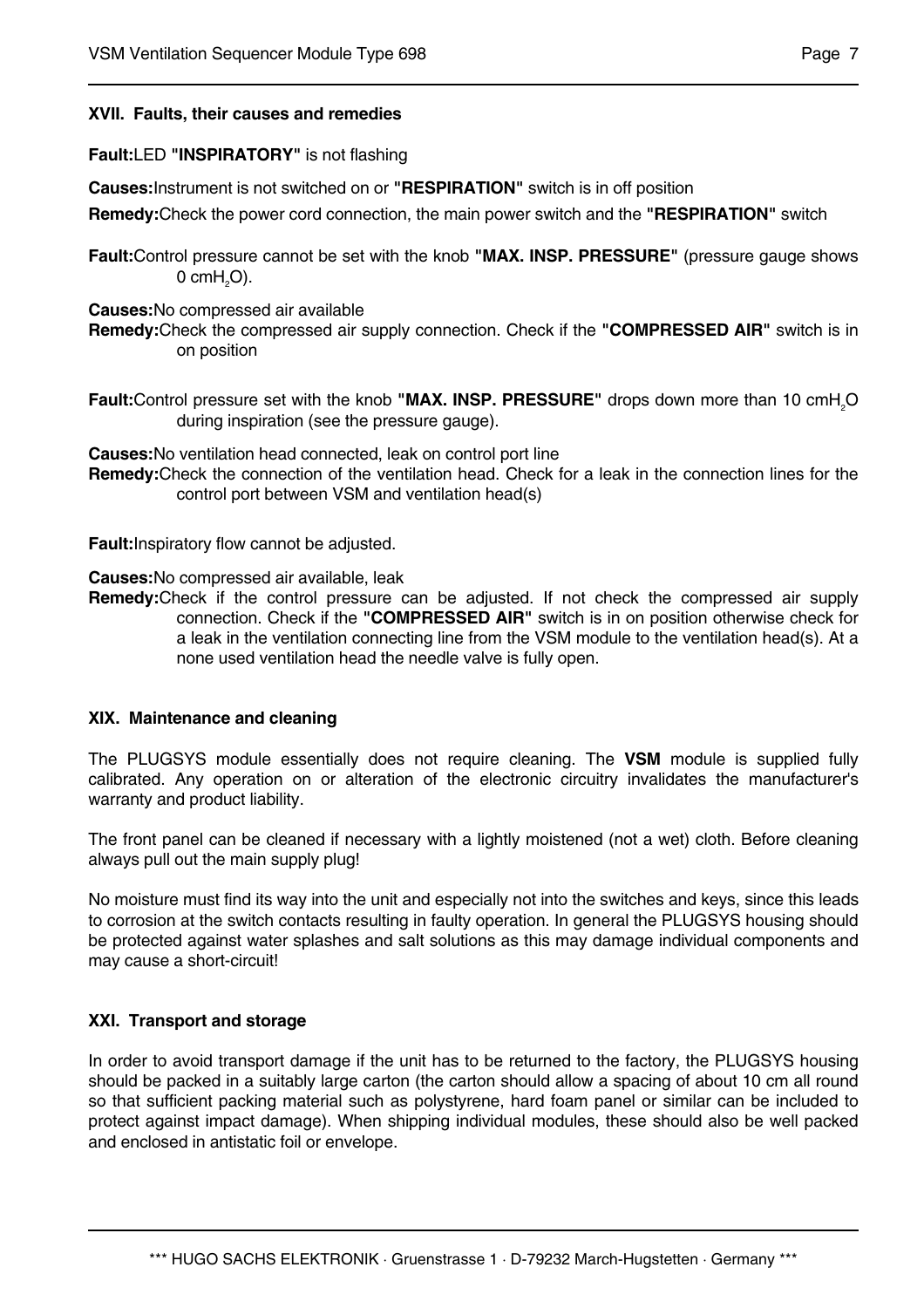

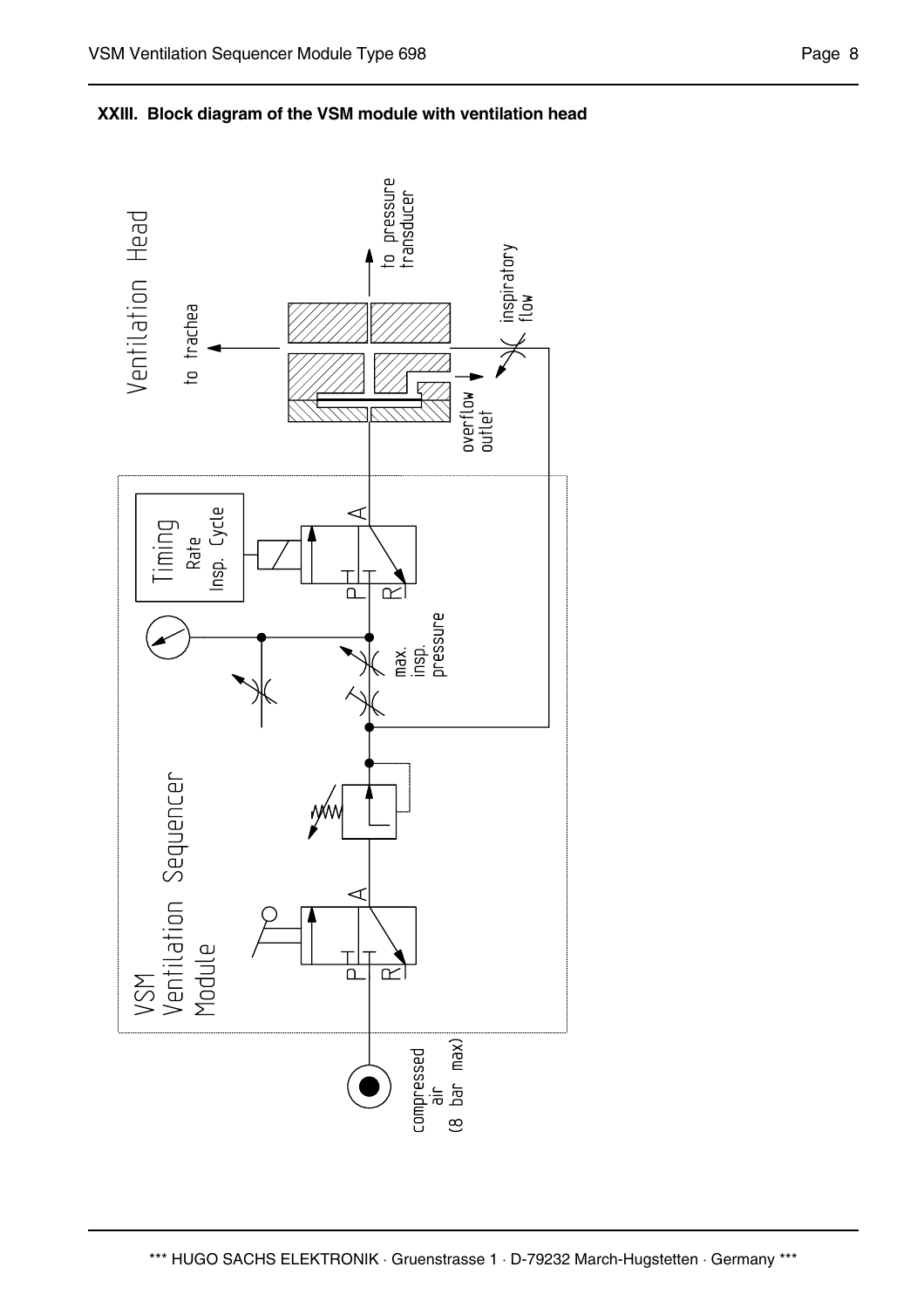#### **XXV. CE Declaration of Conformity**

This product and accessories conform to the requirements of the Low-voltage Directive 73/23  $\epsilon$ EEC as well as the EMC Directive 89/336 EEC and are accordingly marked with the CE mark. For conformity to the standards during operation it is essential that the details in the instructions provided are observed.

#### **XXVII. Technical data**

Compressed air input:4 bar min, 8 bar max

Rate: 30, 40, 50, 60, 70, 80, 90, 100 min<sup>-1</sup>

Inspiratory cycle duration:10, 20, 30, 40, 50, 60, 70, 80 % of total respiratory cycle duration

Indication:LED lights up during inspiration

Trigger output:BNC socket on front panel (TTL) (Low = Inspiration, High = Expiration) The trigger signal is also available on the PLUGSYS bus system.

Outputs to ventilation head:-ventilation: approximately 120 mmHg -control: pressure set at control "MAX. INSP. PRESSURE" rhythmic pulsed

Control pressure: adjustable from 0 to 50  $\text{cmH}_{2}$ O

Ambient conditions:working temperature: 10 to 40°C rel. humidity: 20 to 80%, no condensation storage temperature: -20 to 60°C

Supply:5 V 600 mA and 24 V 180 mA via PLUGSYS system bus

#### **Mechanical data:**

width:20 E (101.6 mm) height:3 U (128.7 mm) depth:Eurocard (220 mm)

Dimensions: module for PLUGSYS housing

Weight:1200 g

Connector:DIN 41612, 96-pin VG

Accessories:Operating Instructions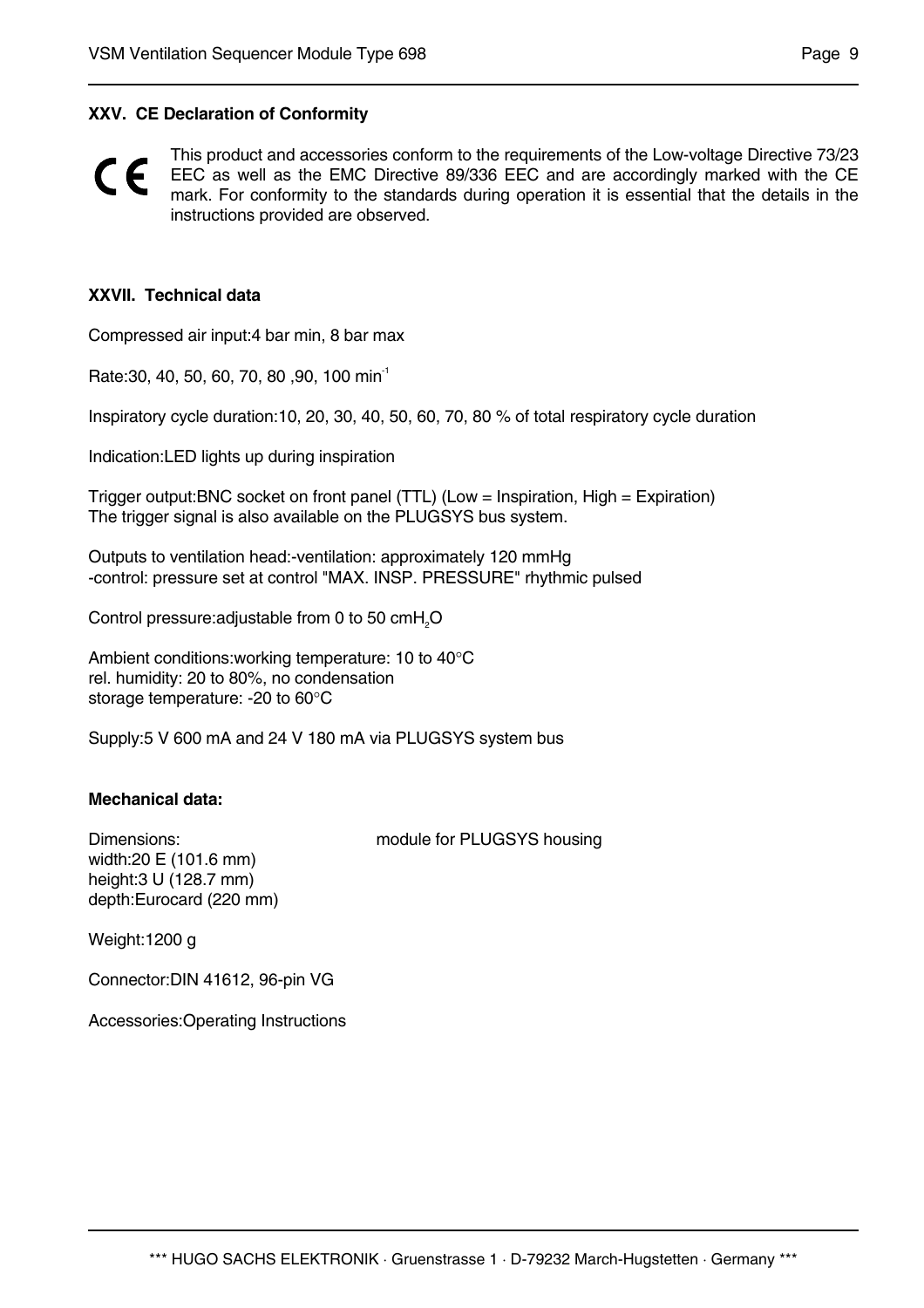## **XXIX. Appendix 1: Standard Ventilation Head**

#### **1. Description**

The standard ventilation head is commonly used for ventilating rodents or specifically for the bronchospasmolysis test after Einthoven. The ventilation head is equipped with a special holder with ball joint. It can easily be mounted on a stand and placed near to the trachea of the animal.

The trachea cannula is plugged on the ventilation head via a luer connector and can be removed for the surgical preparation. The ventilation head is delivered with a tracheal cannula of 3 mm diameter. On request cannulas with a diameter of 2.5, 3.3 mm are available.



**Fig. 8**: is an example how the ventilation head and a pressure transducer type MPX for the measurement of the tracheal pressure can be mounted on a universal stand.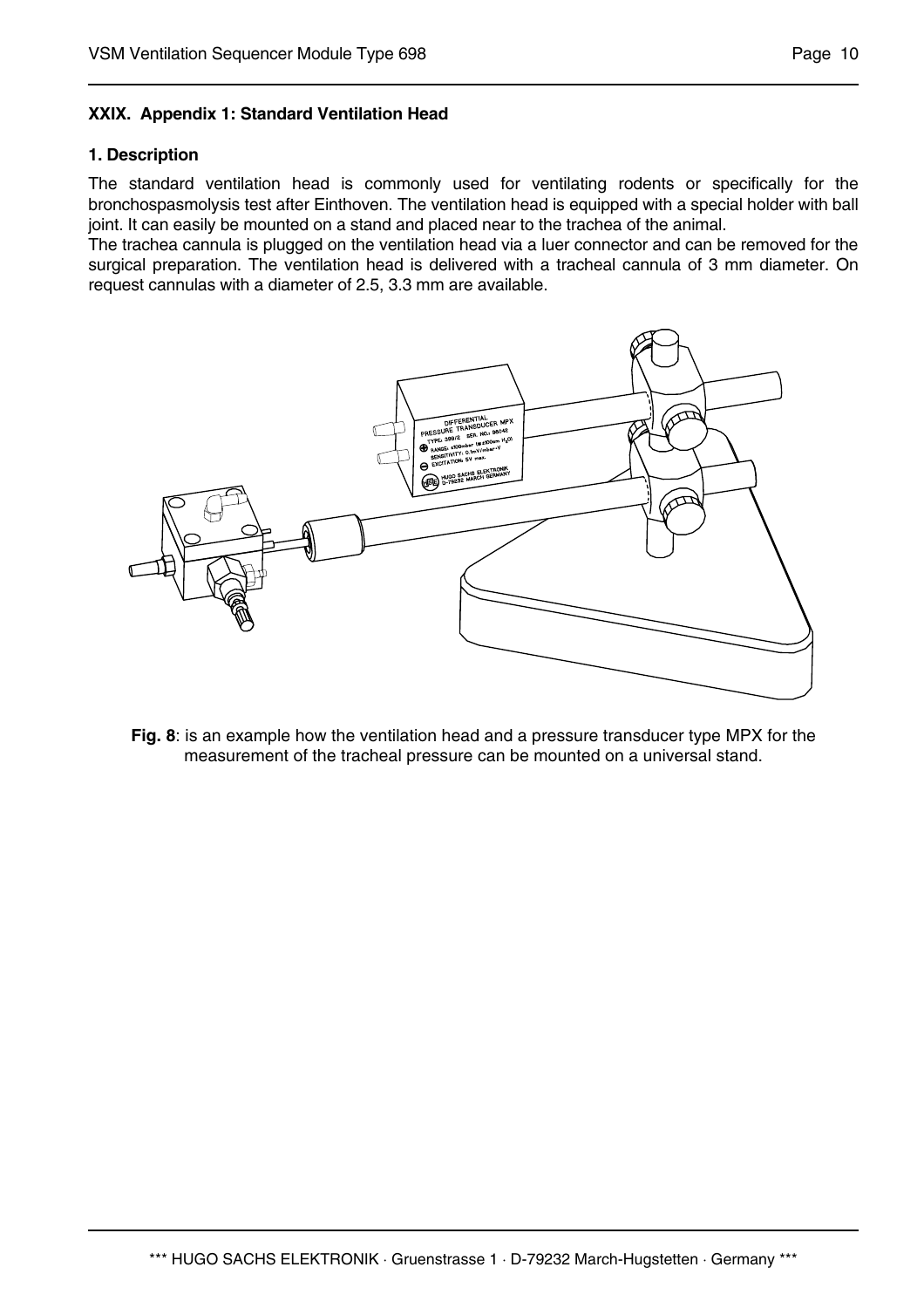The ventilation head must be connected to the corresponding outlets at the VSM module. If more then one head is used they are connected to a connecting block that is connected to the corresponding outlets at the VSM. The connecting block allows the connection of up to 8 heads. The fittings on the connecting block are self-closing, therefore it is possible to equip the unit with 1 to 8 heads without special precautions. If a ventilation head is connected but not used the needle valve for adjusting the inspiratory flow must be closed (fully clockwise). It is always recommended to disconnect from the connecting block the not used ventilation heads.

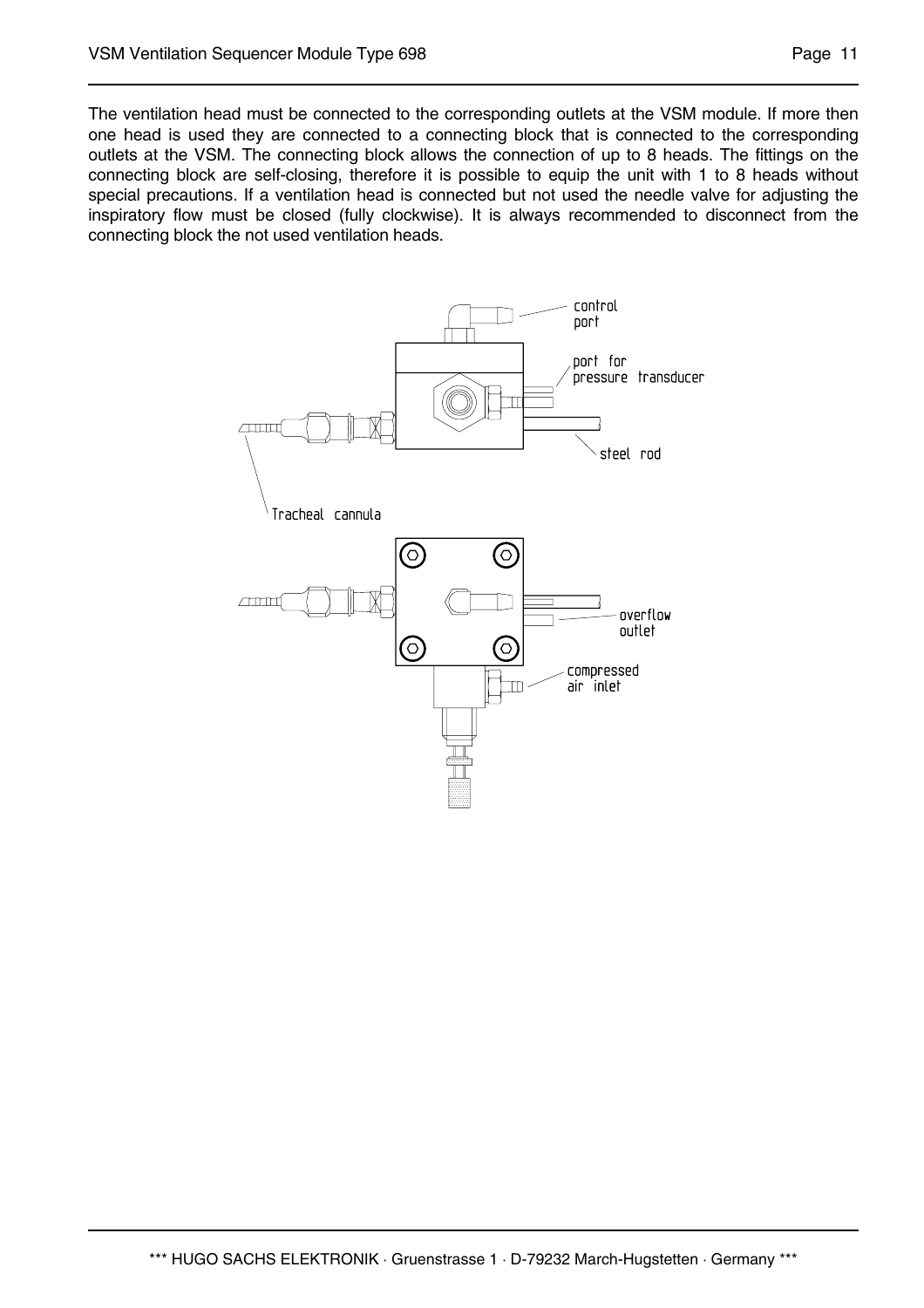#### **3. Principle of operation**



The essential part of the ventilation head is the main valve. The main valve consists of a silicone membrane. During inspiratory the VSM supplies pressure to the control port. The membrane closes the overflow outlet. The airflow adjusted with the needle valve goes to the trachea. During the expiratory phase the VSM removes pressure from the control line and the membrane opens the overflow outlet. The airflow coming from the needle valve goes now directly to the overflow outlet (lower resistance), the expired air from the animal goes the same way. The ventilation pressure can continuously be monitored by connecting a pressure transducer to the corresponding port.

If during the inspiration the ventilation pressure gets higher than the control pressure applied to the membrane valve, the valve escapes and opens the overflow outlet. The ventilation pressure can never be greater than the applied control pressure plus 5 cmH<sub>2</sub>O. The membrane in combination with the control pressure works as an overpressure valve to prevent from excessive pressure in the lung.

#### **5. Experiment, inspiratory flow adjustment**

After the tracheotomy and the installation of the tracheal cannula, the ventilation head is installed near to the tracheal cannula. The control pressure and the timing are set on the VSM module. By opening slowly the needle valve (turn counterclockwise) a low inspiratory flow is set. The tracheal cannula is now connected on the ventilation head (luer connection). The connector is a cone that seals easily, there is no need to press to firmly or to rotate the cannula. The ventilation head must be positioned properly over the animal. The tracheal cannula must be parallel to the thorax to present a minimum of resistance and to prevent from damaging the trachea. The head must



also be slowly inclined in direction of the trachea to prevent mucus coming up into the ventilation head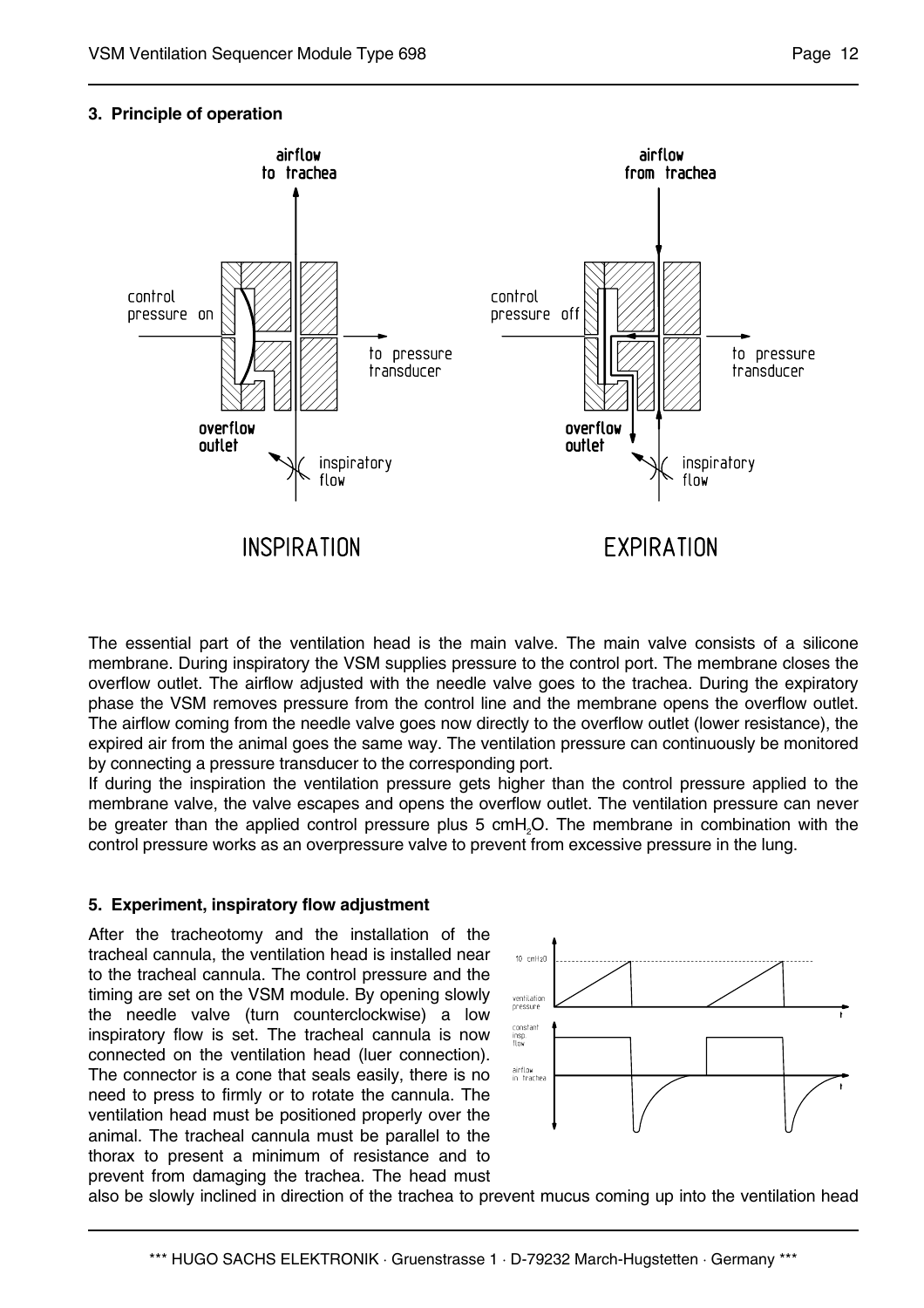on the membrane valve. The inspiratory flow used during the experiment must now be set on the ventilation head. For the adjustment of the inspiratory flow the monitored ventilation pressure via the pressure transducer is used. The needle valve is set to have a pressure at the end of the inspiration of about 10 to 12 cm $H_2O$ .

## **7. Cleaning, maintenance**

The ventilation head is of Plexiglas and can easily be cleaned with a lightly moistened (not a wet) cloth. If mucus finds its way into the unit, the head must be removed from the connection and opened. The head consists of 2 parts. The main body and a cover. By opening the 4 screws with the delivered tool, the 2 parts can be separated and the membrane removed. The body as well as the cover and the membrane can be washed under running water and dried up.

The silicone valve must periodically be inspected. If it presents holes or crimps it has to be exchanged. The elasticity of silicone changes over time. We would recommend changing the membranes once a year.

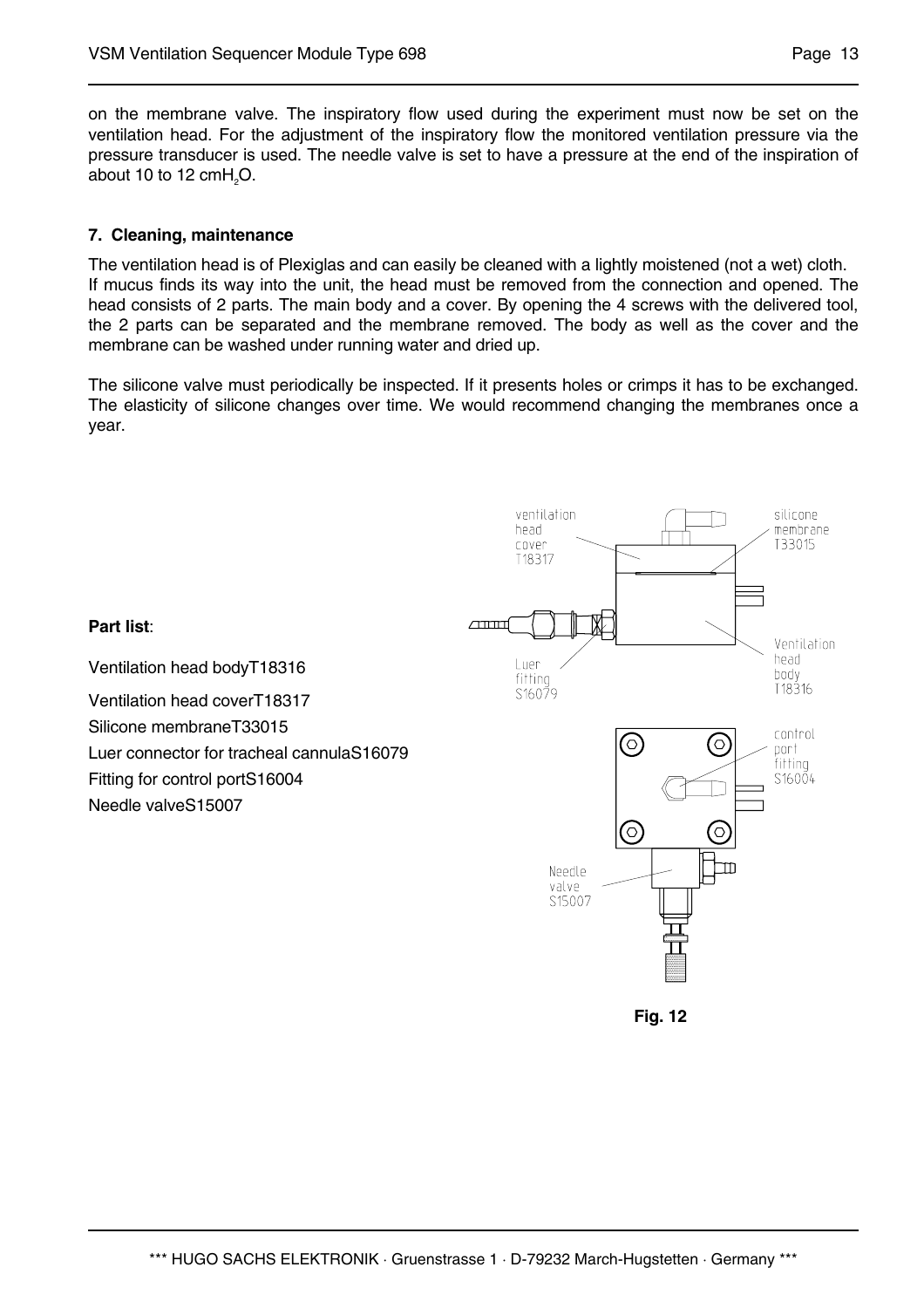## **XXXI. Appendix 2: Connecting block**

#### **1. Description**

The connecting block permits to connect up to 8 ventilation heads to one VSM module. The VSM module has only one output for the ventilation pressure and the control pressure. The function of the connecting block is the distribution of these two pressures to the ventilation heads. The connecting block is directly coupled to the VSM module using tubing, the ventilation heads are connected to the block using two selfsealing quick-couplings.

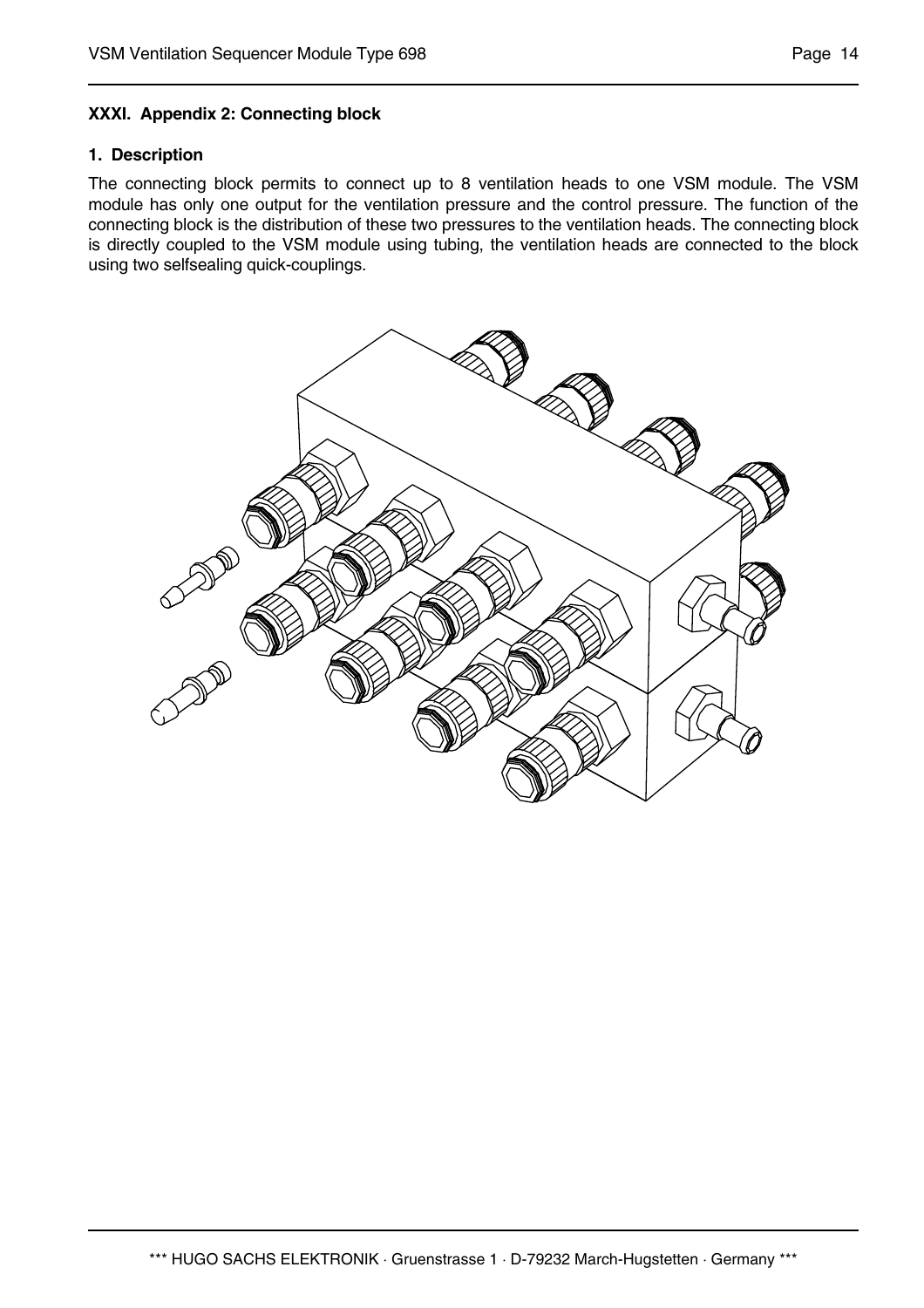The connecting block consists of two identical distribution lines. The block of each line has a different color. The blue line is for the distribution of the ventilation pressure, the black line for the control pressure. Each line has a central supply connection that must be connected to the corresponding output at the VSM module, and 8 selfsealing quick-couplings to connect the ventilation head. Each ventilation head has two tubings for the connection to the connecting block, one for the connection to the black line, the other for the connection to the blue line. The connector to the blue line is marked. All the no-t used ventilation heads should be unplugged. See 14 for the connection.



**Fig. 14**: Example: connection of the ventilation heads to the VSM using the connecting block